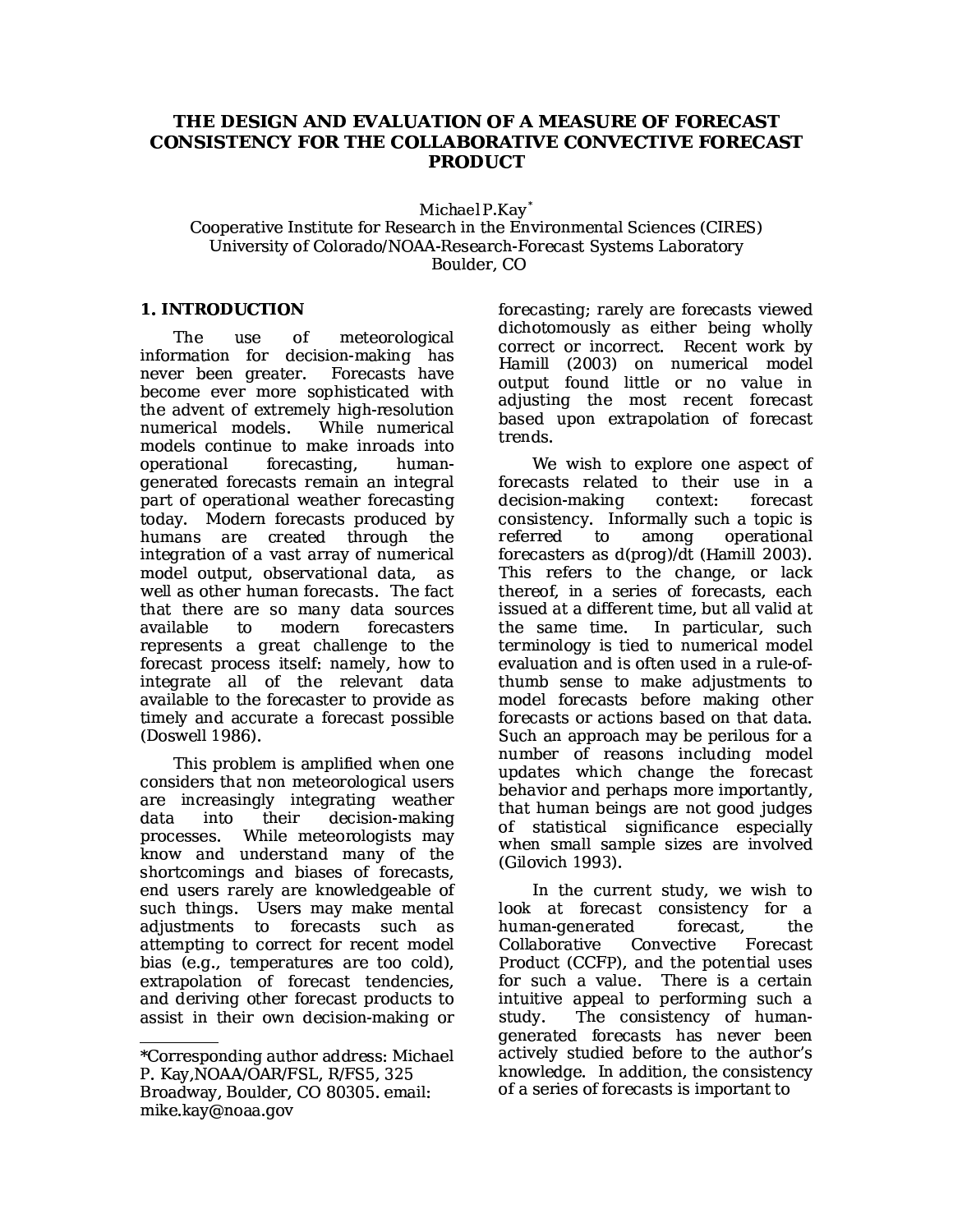

Fig. 1. 2-h CCFP from 20 July 2004 illustrating basic forecast elements of polygons and associated forecast coverage.

must make important users who decisions and take appropriate actions according to the information they For example, the Storm receive. Prediction Center issues a series of forecasts, areal known as the Convective Outlook, several times per day highlighting important areas for severe weather. The forecast includes a description of the relative threat, or risk, for the given forecast period. Many users are highly sensitive to these risk levels and use the information for such actions as altering National Weather Service field office staffing for the dav and determining local emergency management activities. If forecasts are highly inconsistent, users are forced to make potentially suboptimal decisions and actions due to the forecast changes. Similarly. strategic planning of air traffic routing requires accurate forecasts in the 2-to 6-h time frame. Conflicting information potentially introduces huge economic consequences when reroutes are unnecessarily introduced. In these situations some amount of consistency is desired by the users. Understanding

the consistency of the CCFP may allow its inclusion in the forecast process and valuable information provide to. decision-makers.

Section 2 defines consistency and discusses how to present the information to the users. Section 3 illustrates several examples utilizing the CCFP and presents some overall results from the 2003 convective season. Section 3 also includes a discussion about the association of forecast consistency with accuracy as it pertains to the CCFP, something that users do implicitly by considering the forecast consistency to begin with. Finally. section 4 presents the conclusions of this study.

## 2. DESIGN

The CCFP is a graphical forecast depicting areas over the continental U.S. and adjacent coastal waters where there is a threat of organized convection which may disrupt normal air traffic flow. Forecasts are issued every two hours with 2, 4, and 6-h lead-time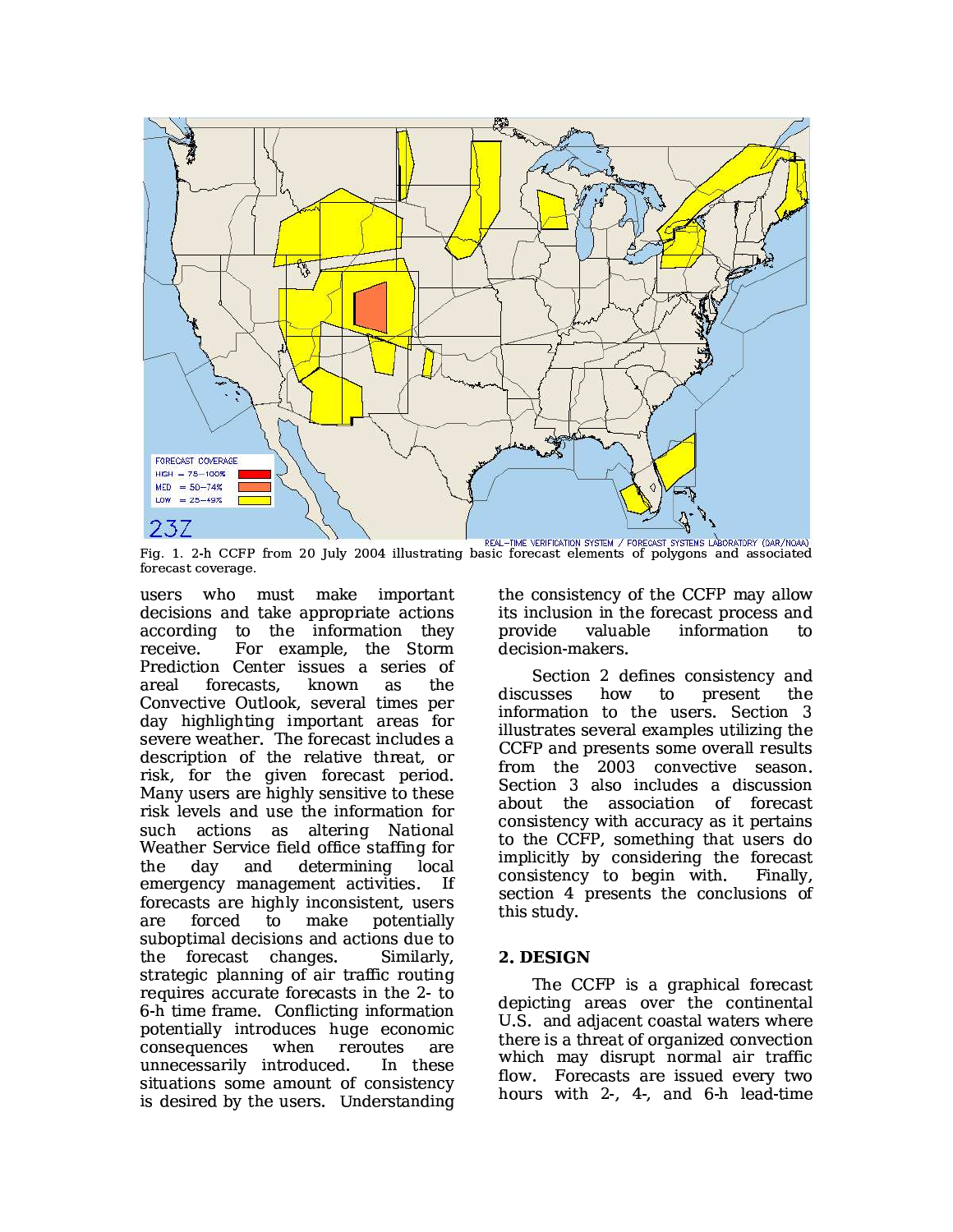depictions being produced (Fig.  $1$ . This forecast is the primary tool used for reducing the impact of significant convective weather events on the strategic planning process which occurs in the 2-to 6-h time frame while tactical planning occurs on time scales shorter than 2-h (National Research Council,  $2003$ ).

It is instructive to briefly consider how  $a$ forecaster would view consistency among a set of areal forecasts such as CCFP. First, in the simple comparison of two forecasts, one would first view whether or not highlighted regions seen on the two are in the same geographic locations. Of most importance to a decision-maker is whether or not a given area is highlighted for certain conditions. Secondary to geographical location is the reason why a certain area is highlighted. In other words, the spatial locations of forecast features between a series of forecasts is perhaps the primary attribute that a forecaster associate with consistency would followed by changes in attributes of those forecast areas.

Based upon this premise, consistency, C, is defined in the following way:

$$
C = \frac{\text{cor}_{2,4} + \text{cor}_{2,6} + \text{cor}_{4,6}}{3} \quad (1)
$$

where cor is the Pearson productmoment correlation of the forecast Subscripts refer to the displays. combinations of the 2, 4, and 6-h forecasts used for a given valid time.

This definition attempts to mimic how a naïve forecaster would view the consistency of a set of three forecasts. One important modification was made to the correlations used above in (1): entire forecasts (not individual areas) are allowed to move up to 200 km from their original location and the maximum correlation found is used in (1). This is done because a forecaster would see consistency among the areas (shape,

orientation, etc.) while allowing for differences in geographic location. The correlations are normalized to the range  $(0, 1)$  instead of  $(-1, 1)$  for ease of interpretation by the user. For this initial study, equal weighting is used for the correlation terms in (1). It is unclear how to attribute unequal weighting to the correlations otherwise as the strategic planning time window for which the CCFP is used includes the entire 2-to 6-h time range.

While it is possible that forecasters place more emphasis on shorter leadtime forecasts, the correlations between different lead-times in (1) do not allow for a straightforward implementation of a weighting scheme that captures this behavior.



Fig. 2. Display of overall consistency for a CCFP forecast along with correlation coefficients between member forecasts.

Forecast consistency, as defined above. condenses  $\mathbf{a}$ number ∩f dimensions of the original forecasts themselves into a single number. This value must be displayed in a context where the user can comprehend its significance while at the same time being able to view the components from which it was derived. Such a display must also allow for clear, rapid dissemination of the important aspects of the relevant information. The CCFP consistency is presented to users on a display highlighting the current forecast consistency relative to the distribution of all consistency values for past CCFP forecasts utilizina the cumulative distribution function (CDF). The CDF allows the user to rapidly associate the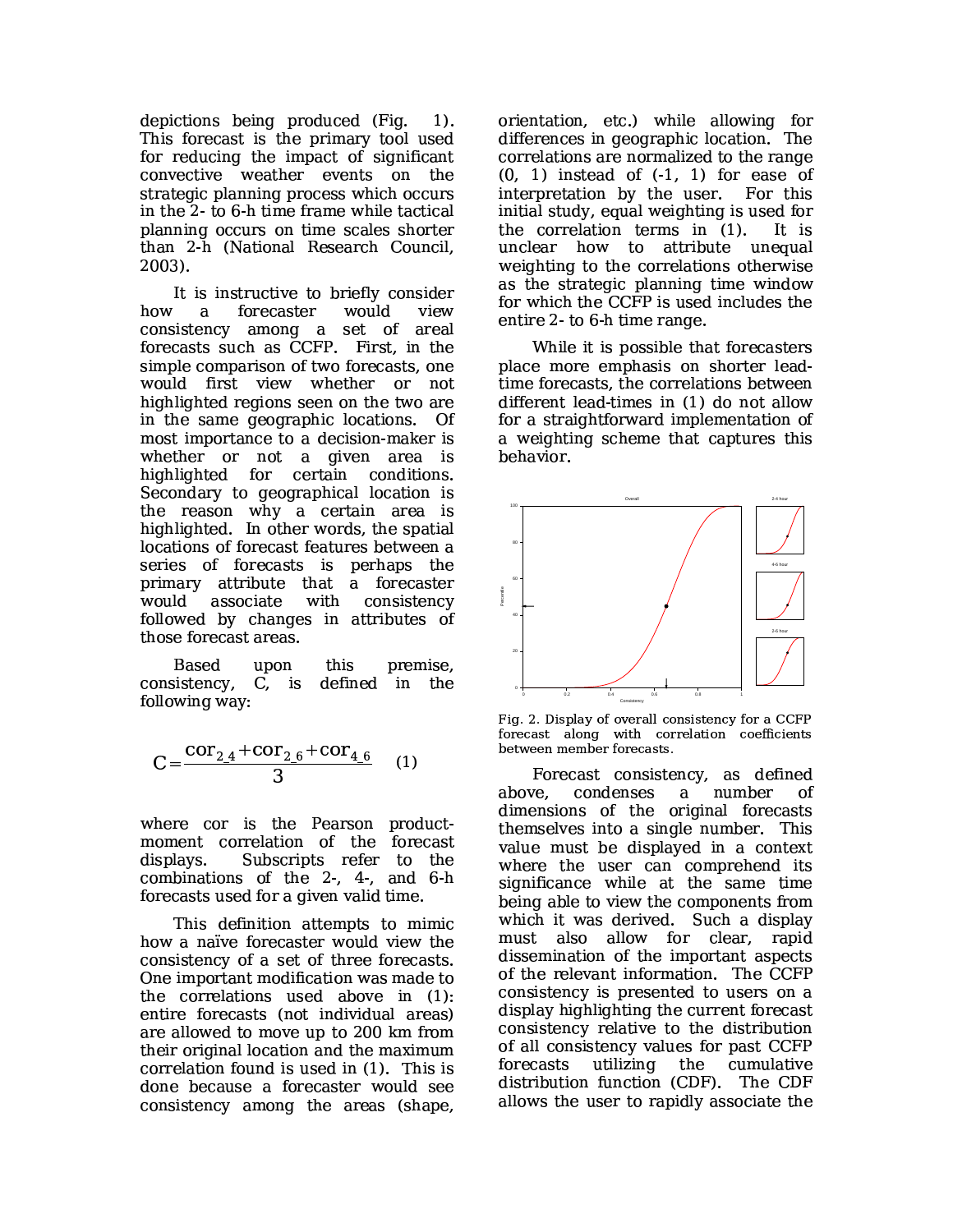forecast consistency relative to the consistency of other CCFPs.

To improve the presentation of the empirical CDF, it is modeled by the incomplete Beta function (Wilks 1995) and this is used to generate a smoother display. This information, along with smaller displays showing the correlations between the forecast pairs, is shown in Fig. 2. The user will focus first on the main panel, which highlights the overall forecast consistency, while possibly using the smaller displays, which follow the same format, to gain additional information. Previous work has shown that multipanel plots are very useful once the format of a single panel is ascertained (Tufte 1992).

The consistency distribution graphics such as those shown in Fig. 2 are combined with the the graphical forecast images themselves and these aggregated graphics presented to the user (Fig. 3). Such a display allows the forecaster to see the consistency of the set of CCFPs valid at a given time, the distribution of consistency for all CCFPs, the distribution of correlations between the 2- and 4-hour forecasts, the 4- and 6-hour forecasts, and the 2- and 6-hour forecasts, along with the forecast graphics themselves. This combination of data in one graphic gives decisionmakers access to a wealth of information about the CCFP that they may use for making forecasts and other judgments.

The consistency information is available for use shortly after the CCFP has been produced at the Aviation Weather Center and disseminated to users at the Real-Time Verification System (RTVS) (Mahoney et al. 2002) web site<sup>1</sup>. The RTVS is widely used for viewing verification information for a number of aviation-related forecasts. The RTVS is often consulted during the forecast process itself in addition to its use for verification and evaluation purposes at a later time.



Fig. 3. Consistency display for CCFP from 16 July 2003 valid 2300 UTC illustrating high consistency.

#### 3. RESULTS

Selected results from the 2003 convective season (1 March to 25 October) for the CCFP are presented During this period, 1711 below. combined forecasts were available for analysis. The first result to illustrate is that this measure of consistency does indeed discriminate between forecasts that are highly persistent and those that have large changes. Fig. 4 shows the CCFP forecasts valid at 1700 UTC on 24 June 2003. C for these forecasts is 0.28, which is in the 15<sup>th</sup> percentile, and indicates a large amount of change between the forecasts. In contrast, the CCFP shown in Fig. 3 has  $C = 0.94$  and

<sup>1</sup> http://www-ad.fsl.noaa.gov/fvb/ /rtvs/conv/2001/display/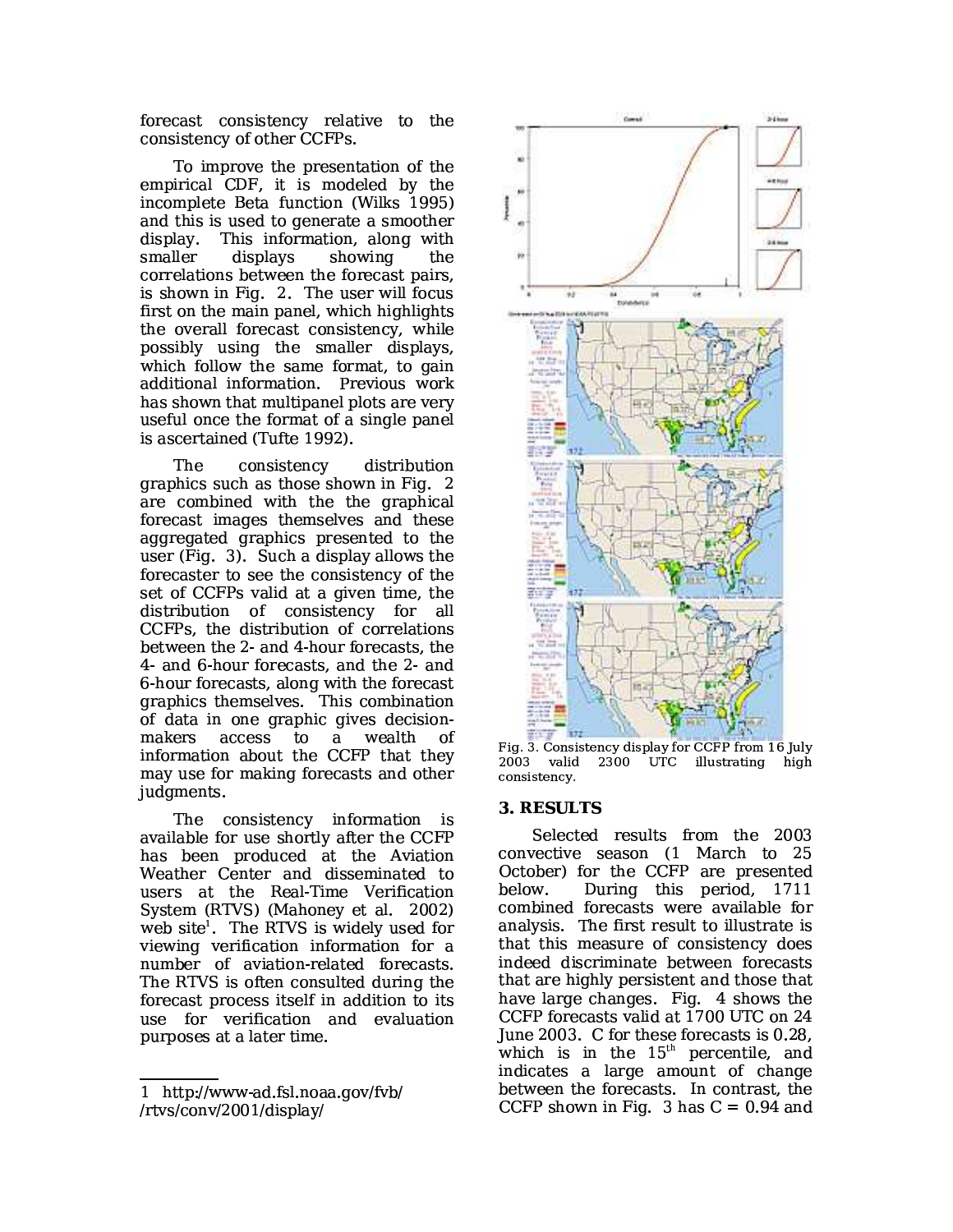

falls in the 99<sup>th</sup> percentile.

Fig. 4. As in Fig. 3 except for 24 June 2003 valid 2300 UTC. This example shows poor consistency.

The CDFs for the three components of the consistency are shown in Fig. 5. The results highlight the fact that each of the two-hour forecast pairs (2-4 h and 4-6 h) have very similar distributions to each other with comparable mean and variance, while the  $\overline{4}$ -h correlation (2and 6-h forecasts) has both a broader spread and lower consistency  $\mathbf{a}$ (approximately 0.2 less than the 2-hour correlations). This agrees with a logical progression that one would expect better correlation between shorterrange forecasts than at long-ranges due to the diurnal nature of convective

evolution where convection typically initiates by early afternoon and dissipates during the evening hours once solar heating of the lower atmosphere has decreased. If the distributions were identical, then one could argue that the forecast process could be refined to producing a single 6hour forecast instead of the 2-, 4-, and 6 h forecasts.



Fig. 5. Cumulative distribution functions for the correlation coefficients for between the 2-, 4-, and 6-hour forecast combinations.



6. Box plot of CCFP consistency Fig. distributions as a function of time of day (UTC).

The hourly variation in consistency is clearly tied to the diurnal cycle of convection (Fig. 6). The maximum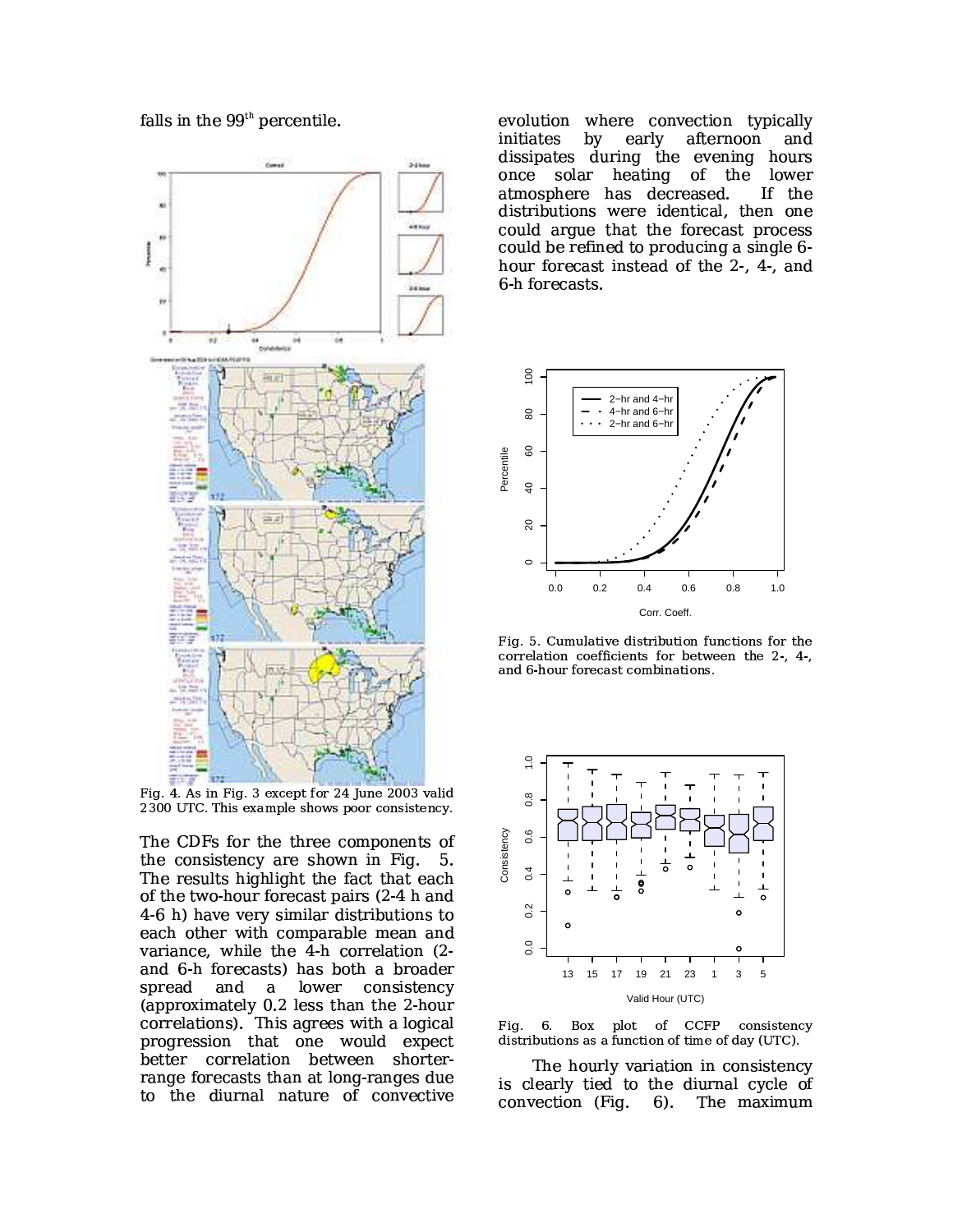consistency is found at 2100 UTC, while the variation in consistency is smallest for the 2100 and 2300 UTC valid times. Huberdeau and Gentry (2004) found that the CCFP may be used primarily during the earlier parts of the day when strategic planning is most important. Later changes to flight paths are handled with shorter range, tactical planning instead. The mid- to lateafternoon time period, where the CCFP is most consistent, is coincident with a maximum in convective coverage as well as a maximum in forecast areal coverage as well (Fig. 7).



Fig. 7. As in Fig. 6 except for areal coverage of CCFP.

CCFP consistency trends slightly downward during the morning and early afternoon hours indicating that forecasts with differing lead-times that are valid at the same time look less alike with time of day. This coincides well with the arrival of morning upper air observations and later with the arrival of updated numerical model output. CCFP consistency decreases rapidly after 2300 UTC. This could be a result the scientific limitations of οf forecasting convective decay on the time scales imposed by the CCFP. This hypothesis appears to be supported by the fact that CCFP accuracy (measured by its critical success index; CSI) reaches its lowest values for the 0300 and 0500 UTC valid times (Fig. 8).



Fig. 8. As in Fig. 6 except for average CSI.

The belief that there is utility in d (prog)/dt as a surrogate for accuracy has driven its informal use as a forecast tool. Hamill (2003) and Dalcher et al.  $(1988)$  both studied this use of  $d(proq)/$ dt series of lagged average forecasts from a numerical model. Both studies found little to no relationship between d (prog)/dt and forecast skill. In our situation, it is reasonable to think that the human element of the forecasts might lead to a different result for several reasons. Numerical models initialized at different times share information only through initial- and boundary-conditions which may be dependent upon previous runs of the same model. Humans have the benefit of starting with a set of forecasts and, in the simplest case, simply relabeling the previous 4-h forecast as the current 2-h forecast, and the previous 6-h forecast as the current 4-h forecast. Using the previous forecast analysis. as an possibly with no changes, before issuance as the current forecast, allows for potential consistency which is much more difficult to achieve with a numerical model. Additionally, human forecasters are aware of the possible ramifications associated with dramatic changes to their forecasts and thus may seek to minimize such situations, while a numerical model has no such logic involved. Human forecasters also have the advantage of verbal discussion with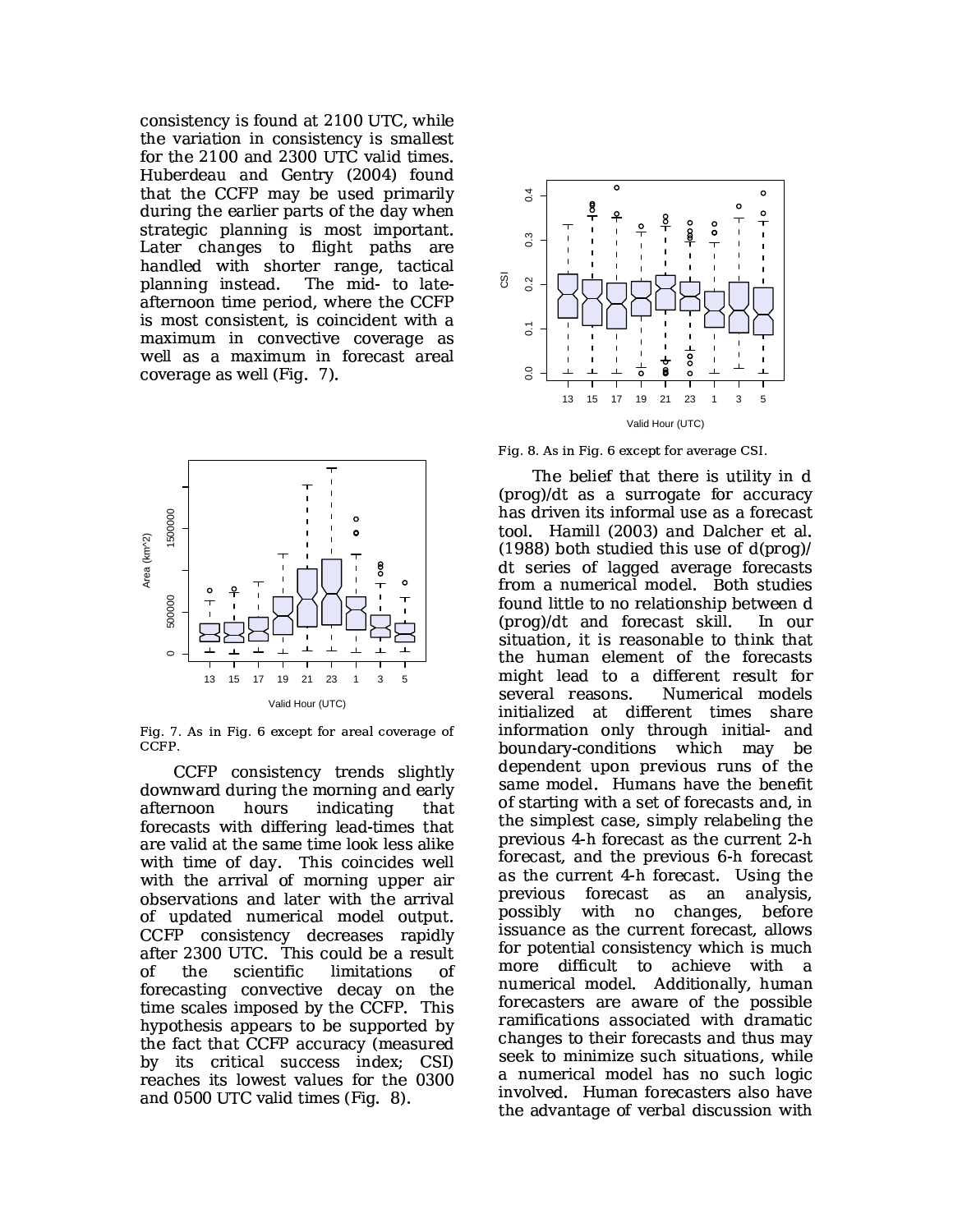other forecasters and this type of discussion helps one to minimize inconsistencies and changes to While these reasons are forecasts. purely speculative and may not be applicable to actual situations, they do highlight the potential for a different result than has been previously found for numerical model forecasts.



Fig. 9. Scatterplot of CSI vs. consistency for CCFP.

Figure 9 presents a scatterplot of average CSI for the forecast triplets as a function of consistency. As Hamill (2003) notes, many users themselves assume that consistency and accuracy are often used interchangeably. If such a relationship exists, it should become apparent with large sample sizes. The results of this comparison do not confirm that accuracy is related to consistency in any meaningful, linear way; the correlation between the two is 0.31. This data was further segmented into three regimes based upon areal coverage trend: forecasts trending smaller (as lead-time decreases), forecasts trending larger, and those with no apparent trend. This was done to explore whether or not CCFP accuracy is related to trends in the areal coverage of the forecasts. The results (not shown). - do not show any meaningful evidence that as forecasts trend smaller as they approach the valid time that the accuracy increases as well.

It should be mentioned that since this dataset involves all valid times, the diurnal variation in convection may actually mask any effect which may be present in this data.

### **4. CONCLUSIONS**

This study has shown how forecast consistency, defined as the average correlation between a set of areal forecasts valid at the same time, may be used to provide information to users. The development was approached in such a way that its use in operational settings was considered a priori. Such an approach to new products and tools is absolutely critical as forecasters continue to be inundated with everincreasing data streams while working under unchanging time constraints. Care was taken to design graphical displays of the information for the forecasters so that they may relate the result, a simple number, to a variety of other information important to the context within which the value should be understood.

Forecasters have long sought means that provide rapid and intuitive summarizations of numerical model forecasts that can help to interpret forecast information (Hamill 2003). Hamill (2003) and Dalcher et al. (1988) both found that for numerical models. care must be taken not to associate d (prog)/dt with forecast skill and use them interchangeably. This study has found a similar result for humangenerated forecasts. Perhaps the most important result from this exercise is that while large values of forecast consistency may have little relation to accuracy of the forecasts, the times when forecast consistency is very low should serve as an indicator to users that heightened awareness in the current situation is warranted.

#### **5. ACKNOWLEDGMENTS**

Thank you to Sean Madine for numerous insightful discussions on this work, Nita Fullerton for her editorial